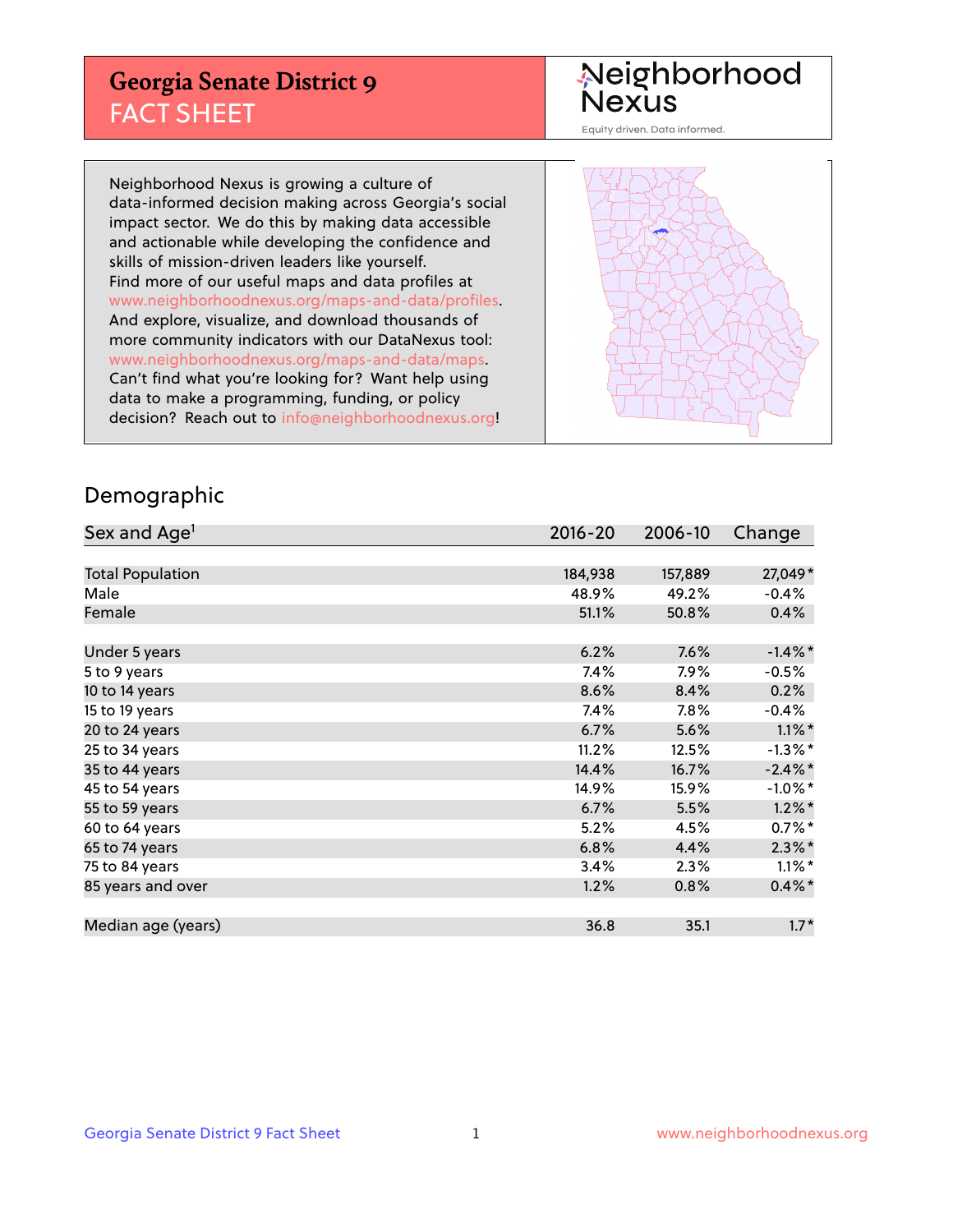## Demographic, continued...

| Race <sup>2</sup>                                            | $2016 - 20$ | 2006-10 | Change      |
|--------------------------------------------------------------|-------------|---------|-------------|
| <b>Total population</b>                                      | 184,938     | 157,889 | 27,049*     |
| One race                                                     | 93.3%       | 98.2%   | $-5.0\%$ *  |
| White                                                        | 43.4%       | 58.5%   | $-15.0\%$ * |
| <b>Black or African American</b>                             | 29.8%       | 20.9%   | 8.9%*       |
| American Indian and Alaska Native                            | 0.2%        | 0.3%    | $-0.0%$     |
| Asian                                                        | 12.9%       | 10.7%   | $2.2\%$ *   |
| Native Hawaiian and Other Pacific Islander                   | 0.0%        | 0.0%    | $-0.0%$     |
| Some other race                                              | 6.9%        | 7.8%    | $-0.9%$     |
| Two or more races                                            | 6.7%        | 1.8%    | $5.0\%$ *   |
| Race alone or in combination with other race(s) <sup>3</sup> | $2016 - 20$ | 2006-10 | Change      |
| Total population                                             | 184,938     | 157,889 | 27,049*     |
| White                                                        | 49.3%       | 59.9%   | $-10.7%$ *  |
| <b>Black or African American</b>                             | 32.0%       | 21.6%   | 10.5%*      |
| American Indian and Alaska Native                            | 1.1%        | 0.7%    | $0.4\%$ *   |
| Asian                                                        | 14.1%       | 11.2%   | $2.9\%$ *   |
| Native Hawaiian and Other Pacific Islander                   | 0.1%        | 0.1%    | $-0.0\%$    |
| Some other race                                              | 10.8%       | 8.4%    | $2.4\%$ *   |
| Hispanic or Latino and Race <sup>4</sup>                     | $2016 - 20$ | 2006-10 | Change      |
| <b>Total population</b>                                      | 184,938     | 157,889 | 27,049*     |
| Hispanic or Latino (of any race)                             | 19.2%       | 16.0%   | $3.2\%$ *   |
| Not Hispanic or Latino                                       | 80.8%       | 84.0%   | $-3.2\%$ *  |
| White alone                                                  | 35.4%       | 51.0%   | $-15.6\%$ * |
| <b>Black or African American alone</b>                       | 29.2%       | 20.6%   | $8.6\%$ *   |
| American Indian and Alaska Native alone                      | 0.1%        | 0.2%    | $-0.1%$     |
| Asian alone                                                  | 12.9%       | 10.6%   | $2.2\%$ *   |
| Native Hawaiian and Other Pacific Islander alone             | 0.0%        | 0.0%    | $-0.0%$     |
| Some other race alone                                        | 0.4%        | 0.3%    | 0.1%        |
| Two or more races                                            | 2.9%        | 1.2%    | $1.7\%$ *   |
| U.S. Citizenship Status <sup>5</sup>                         | $2016 - 20$ | 2006-10 | Change      |
| Foreign-born population                                      | 46,812      | 38,289  | 8,524*      |
| Naturalized U.S. citizen                                     | 51.0%       | 40.7%   | $10.3\%$ *  |
| Not a U.S. citizen                                           | 49.0%       | 59.3%   | $-10.3\%$ * |
|                                                              |             |         |             |
| Citizen, Voting Age Population <sup>6</sup>                  | 2016-20     | 2006-10 | Change      |
| Citizen, 18 and over population                              | 114,213     | 92,221  | 21,992*     |
| Male                                                         | 47.2%       | 47.9%   | $-0.6%$     |
| Female                                                       | 52.8%       | 52.1%   | 0.6%        |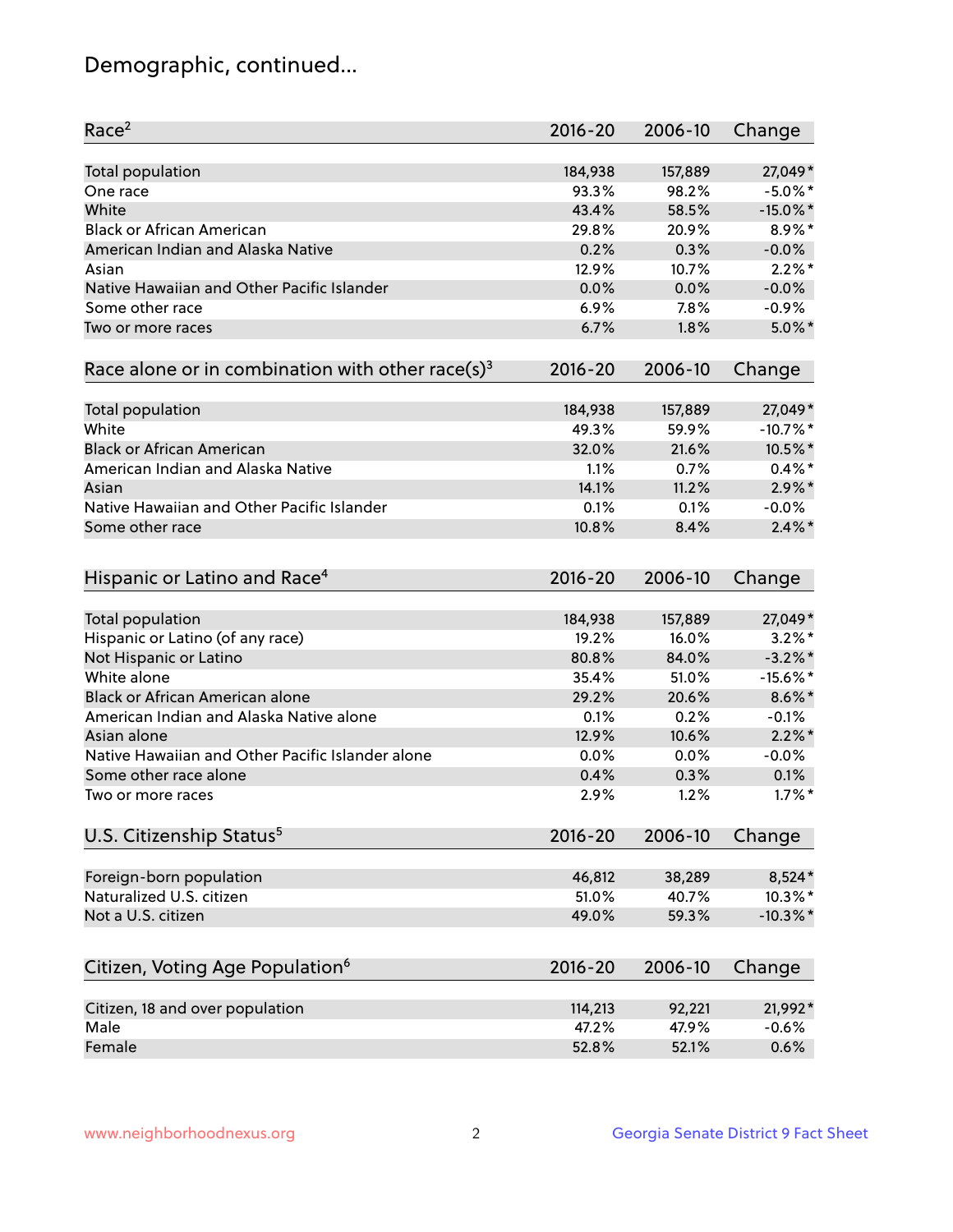#### Economic

| Income <sup>7</sup>                                 | $2016 - 20$ | 2006-10 | Change     |
|-----------------------------------------------------|-------------|---------|------------|
|                                                     |             |         |            |
| All households                                      | 57,759      | 51,699  | $6,060*$   |
| Less than \$10,000                                  | 3.6%        | 3.5%    | 0.2%       |
| \$10,000 to \$14,999                                | 2.3%        | 3.3%    | $-1.0%$    |
| \$15,000 to \$24,999                                | 5.5%        | 6.6%    | $-1.1%$    |
| \$25,000 to \$34,999                                | 8.0%        | 8.6%    | $-0.6%$    |
| \$35,000 to \$49,999                                | 10.6%       | 13.5%   | $-2.9%$ *  |
| \$50,000 to \$74,999                                | 17.7%       | 20.7%   | $-3.0\%$ * |
| \$75,000 to \$99,999                                | 14.6%       | 16.0%   | $-1.4%$    |
| \$100,000 to \$149,999                              | 20.1%       | 18.0%   | $2.1\%$ *  |
| \$150,000 to \$199,999                              | 9.6%        | 6.3%    | $3.3\%$ *  |
| \$200,000 or more                                   | 8.0%        | 3.6%    | $4.4\%$ *  |
| Median household income (dollars)                   | 78,945      | 67,753  | 11,192*    |
| Mean household income (dollars)                     | 99,518      | 79,543  | 19,975*    |
| With earnings                                       | 86.1%       | 89.5%   | $-3.4\%$ * |
| Mean earnings (dollars)                             | 98,280      | 78,060  | 20,220*    |
| <b>With Social Security</b>                         | 25.0%       | 17.7%   | $7.3\%$ *  |
| Mean Social Security income (dollars)               | 20,076      | 16,304  | $3,773*$   |
| With retirement income                              | 18.2%       | 13.4%   | 4.8%*      |
| Mean retirement income (dollars)                    | 30,018      | 21,986  | 8,032*     |
| With Supplemental Security Income                   | 3.5%        | 2.2%    | $1.3\%$ *  |
| Mean Supplemental Security Income (dollars)         | 7,902       | 8,270   | $-368$     |
| With cash public assistance income                  | 1.9%        | 0.7%    | $1.2\%$ *  |
| Mean cash public assistance income (dollars)        | 3,367       | 3,533   | $-166$     |
| With Food Stamp/SNAP benefits in the past 12 months | 5.5%        | 5.9%    | $-0.5%$    |
|                                                     |             |         |            |
| Families                                            | 44,949      | 40,057  | 4,892*     |
| Less than \$10,000                                  | 2.4%        | 2.8%    | $-0.5%$    |
| \$10,000 to \$14,999                                | 1.7%        | 2.6%    | $-0.9%$    |
| \$15,000 to \$24,999                                | 4.1%        | 5.2%    | $-1.2%$    |
| \$25,000 to \$34,999                                | 7.3%        | 7.4%    | $-0.1%$    |
| \$35,000 to \$49,999                                | 8.7%        | 11.7%   | $-3.0\%$ * |
| \$50,000 to \$74,999                                | 16.6%       | 20.2%   | $-3.6\%$ * |
| \$75,000 to \$99,999                                | 15.6%       | 17.1%   | $-1.5%$    |
| \$100,000 to \$149,999                              | 22.9%       | 21.0%   | $1.9\%$ *  |
| \$150,000 to \$199,999                              | 11.3%       | 7.8%    | $3.5\%$ *  |
| \$200,000 or more                                   | 9.4%        | 4.2%    | $5.3\%$ *  |
| Median family income (dollars)                      | 89,767      | 75,026  | 14,741*    |
| Mean family income (dollars)                        | 109,436     | 86,298  | 23,138*    |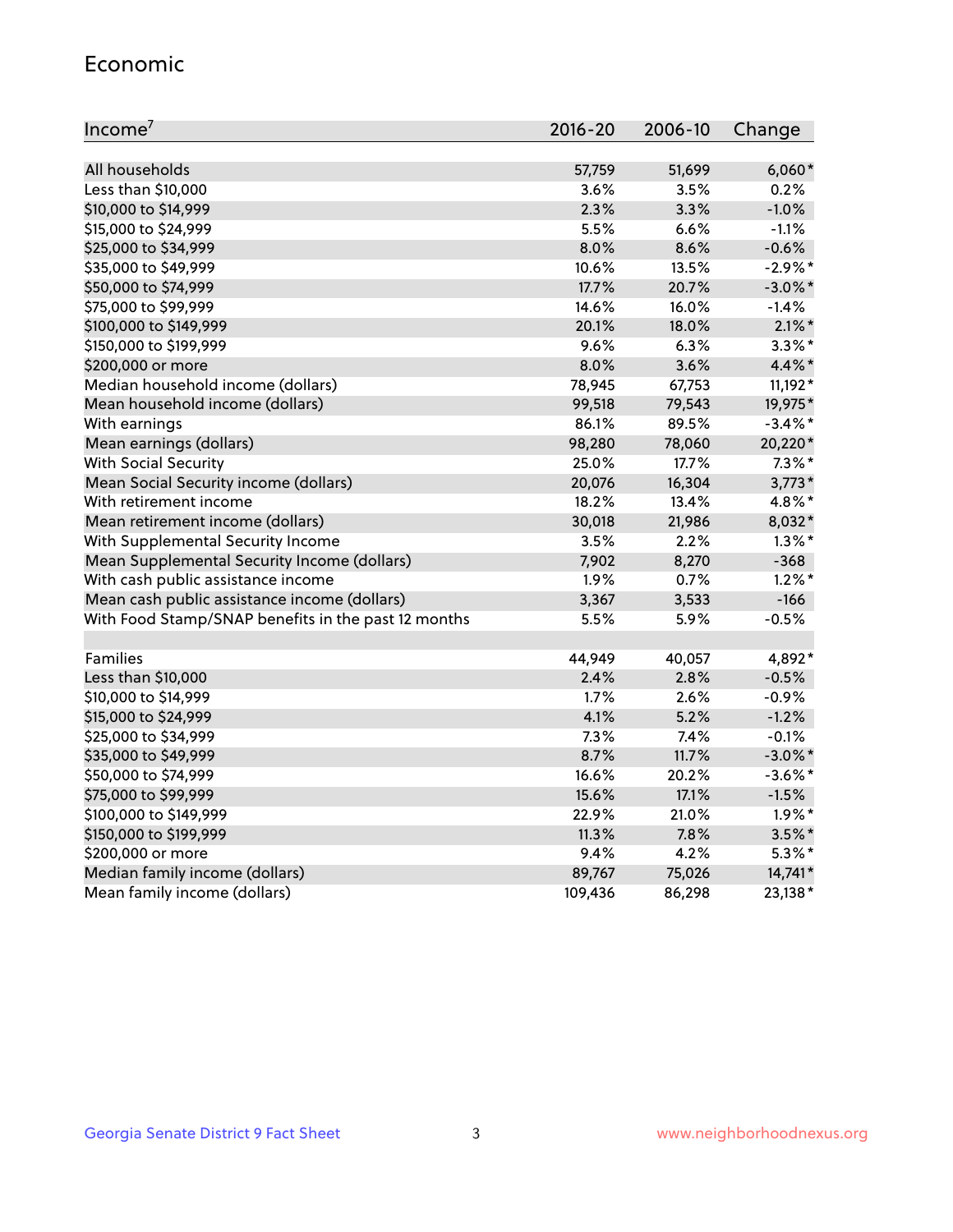## Economic, continued...

| Income, continued <sup>8</sup>                                        | $2016 - 20$ | 2006-10 | Change      |
|-----------------------------------------------------------------------|-------------|---------|-------------|
|                                                                       |             |         |             |
| Nonfamily households                                                  | 12,810      | 11,642  | $1,168*$    |
| Median nonfamily income (dollars)                                     | 43,275      | 42,649  | 626         |
| Mean nonfamily income (dollars)                                       | 56,545      | 51,651  | 4,894*      |
| Median earnings for workers (dollars)                                 | 37,409      | 33,315  | 4,093*      |
| Median earnings for male full-time, year-round workers<br>(dollars)   | 51,465      | 49,423  | $2,042*$    |
| Median earnings for female full-time, year-round workers<br>(dollars) | 47,437      | 41,810  | $5,627*$    |
| Per capita income (dollars)                                           | 32,304      | 26,677  | $5,627*$    |
| Families and People Below Poverty Level <sup>9</sup>                  | $2016 - 20$ | 2006-10 | Change      |
|                                                                       |             |         |             |
| <b>All families</b>                                                   | 7.4%        | 7.7%    | $-0.3%$     |
| With related children under 18 years                                  | 10.8%       | 10.6%   | 0.2%        |
| With related children under 5 years only                              | 11.7%       | 14.3%   | $-2.7%$     |
| Married couple families                                               | 5.2%        | 4.6%    | 0.6%        |
| With related children under 18 years                                  | 7.9%        | 6.2%    | 1.7%        |
| With related children under 5 years only                              | 8.7%        | 11.0%   | $-2.3%$     |
| Families with female householder, no husband present                  | 16.7%       | 21.0%   | $-4.3%$     |
| With related children under 18 years                                  | 22.1%       | 26.5%   | $-4.4%$     |
| With related children under 5 years only                              | 28.1%       | 34.8%   | $-6.7%$     |
|                                                                       |             |         |             |
| All people                                                            | 9.9%        | 9.8%    | 0.1%        |
| Under 18 years                                                        | 13.1%       | 12.9%   | 0.2%        |
| Related children under 18 years                                       | 13.0%       | 12.7%   | 0.3%        |
| Related children under 5 years                                        | 11.6%       | 16.4%   | $-4.8%$     |
| Related children 5 to 17 years                                        | 13.4%       | 11.4%   | 2.1%        |
| 18 years and over                                                     | 8.7%        | 8.5%    | 0.1%        |
| 18 to 64 years                                                        | 9.0%        | 8.7%    | 0.3%        |
| 65 years and over                                                     | 7.2%        | 7.1%    | 0.1%        |
| People in families                                                    | 8.2%        | 8.6%    | $-0.4%$     |
| Unrelated individuals 15 years and over                               | 23.3%       | 18.9%   | 4.3%*       |
|                                                                       |             |         |             |
| Non-Hispanic white people                                             | 4.9%        | 5.5%    | $-0.6%$     |
| Black or African-American people                                      | 11.9%       | 9.5%    | 2.4%        |
| Asian people                                                          | 10.8%       | 6.1%    | 4.7%*       |
| Hispanic or Latino people                                             | 15.1%       | 27.1%   | $-12.0\%$ * |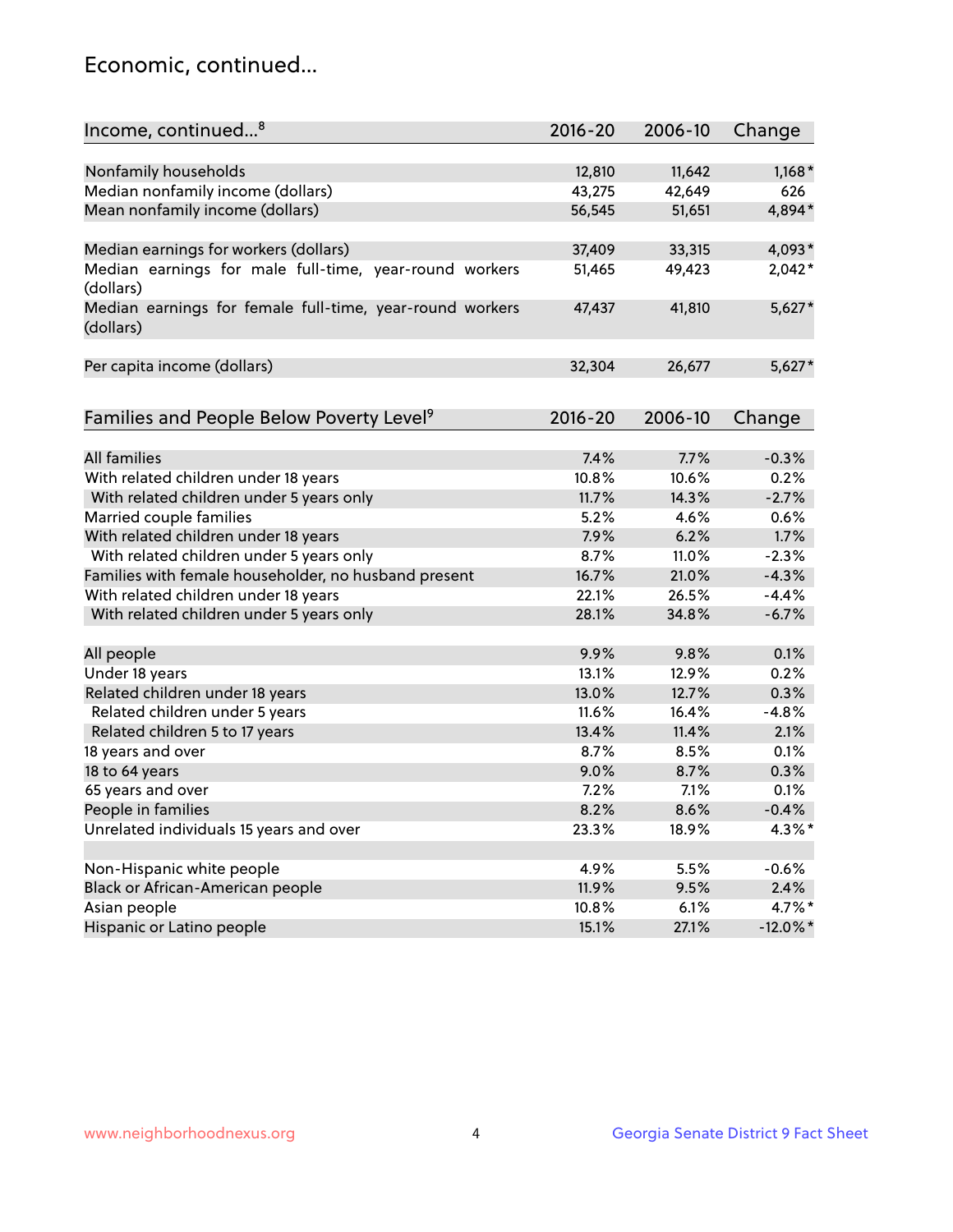## Employment

| Employment Status <sup>10</sup>                               | $2016 - 20$ | 2006-10 | Change     |
|---------------------------------------------------------------|-------------|---------|------------|
|                                                               |             |         |            |
| Population 16 years and over                                  | 140,560     | 117,250 | 23,309*    |
| In labor force                                                | 68.4%       | 72.7%   | $-4.3\%$ * |
| Civilian labor force                                          | 68.3%       | 72.6%   | $-4.2%$    |
| Employed                                                      | 65.6%       | 67.0%   | $-1.4%$    |
| Unemployed                                                    | 2.7%        | 5.6%    | $-2.8%$    |
| <b>Armed Forces</b>                                           | 0.1%        | 0.1%    | $-0.0%$    |
| Not in labor force                                            | 31.6%       | 27.3%   | $4.3\%$ *  |
| Civilian labor force                                          | 96,044      | 85,075  | 10,969*    |
| <b>Unemployment Rate</b>                                      | 4.0%        | 7.7%    | $-3.7%$    |
|                                                               |             |         |            |
| Females 16 years and over                                     | 72,495      | 59,910  | 12,585*    |
| In labor force                                                | 62.0%       | 65.5%   | $-3.5%$ *  |
| Civilian labor force                                          | 62.0%       | 65.4%   | $-3.4\%$ * |
| Employed                                                      | 59.2%       | 60.1%   | $-0.9%$    |
| Own children of the householder under 6 years                 | 13,454      | 13,876  | $-422$     |
| All parents in family in labor force                          | 65.7%       | 62.9%   | 2.7%       |
|                                                               |             |         |            |
| Own children of the householder 6 to 17 years                 | 33,976      | 30,388  | 3,588*     |
| All parents in family in labor force                          | 72.0%       | 76.0%   | $-4.0%$    |
|                                                               |             |         |            |
| Industry <sup>11</sup>                                        | $2016 - 20$ | 2006-10 | Change     |
| Civilian employed population 16 years and over                | 92,206      | 78,556  | 13,651*    |
| Agriculture, forestry, fishing and hunting, and mining        | 0.3%        | 0.3%    | 0.1%       |
| Construction                                                  | 8.3%        | 9.9%    | $-1.7%$ *  |
| Manufacturing                                                 | 8.2%        | 8.4%    | $-0.2%$    |
| Wholesale trade                                               | 2.6%        | 4.8%    | $-2.2\%$ * |
| Retail trade                                                  | 11.0%       | 13.3%   | $-2.3\%$ * |
| Transportation and warehousing, and utilities                 | 5.9%        | 4.2%    | $1.7\%$ *  |
| Information                                                   | 3.2%        | 3.3%    | $-0.0%$    |
| Finance and insurance, and real estate and rental and leasing | 6.8%        | 7.6%    | $-0.8%$    |
| Professional, scientific, and management, and administrative  | 12.3%       | 11.7%   | 0.6%       |
| and waste management services                                 |             |         |            |
| Educational services, and health care and social assistance   | 21.0%       | 18.7%   | $2.3\%$ *  |
| Arts, entertainment, and recreation, and accommodation and    | 9.6%        | 7.3%    | $2.3\%$ *  |
| food services                                                 |             |         |            |
| Other services, except public administration                  | 6.8%        | 6.4%    | 0.3%       |
| Public administration                                         | 4.0%        | 4.1%    | $-0.1%$    |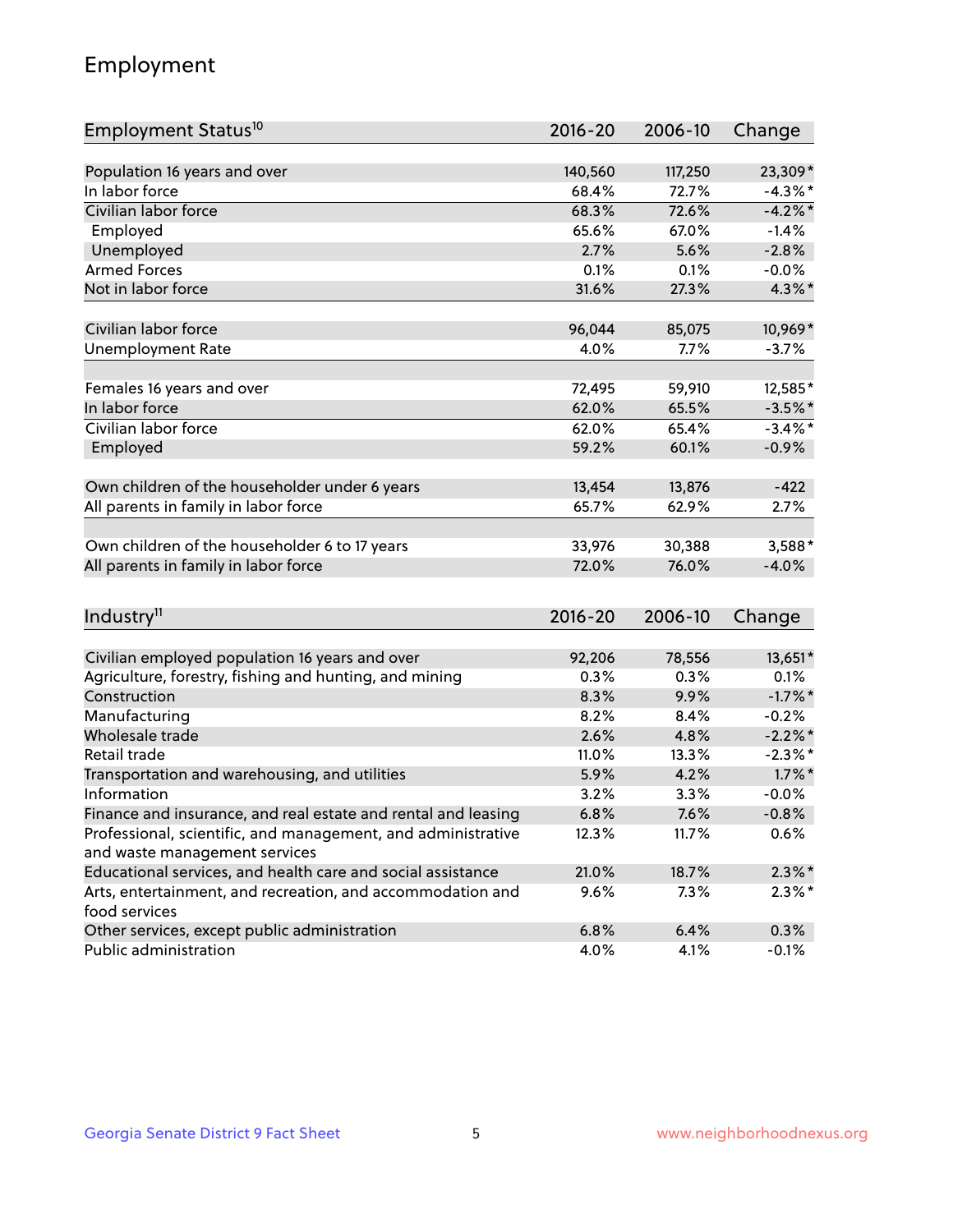## Employment, continued...

| Occupation <sup>12</sup>                                     | $2016 - 20$ | 2006-10 | Change     |
|--------------------------------------------------------------|-------------|---------|------------|
| Civilian employed population 16 years and over               | 92,206      | 78,556  | 13,651*    |
| Management, business, science, and arts occupations          | 40.2%       | 39.1%   | $1.1\%$ *  |
| Service occupations                                          | 15.8%       | 13.7%   | $2.2\%$ *  |
| Sales and office occupations                                 | 23.3%       | 26.6%   | $-3.3\%$ * |
| and<br>maintenance<br>Natural<br>resources,<br>construction, | 9.8%        | 10.3%   | $-0.5%$    |
| occupations                                                  |             |         |            |
| Production, transportation, and material moving occupations  | 10.9%       | 10.3%   | 0.6%       |
| Class of Worker <sup>13</sup>                                | $2016 - 20$ | 2006-10 | Change     |
|                                                              |             |         |            |
| Civilian employed population 16 years and over               | 92,206      | 78,556  | 13,651*    |
| Private wage and salary workers                              | 81.0%       | 80.5%   | 0.5%       |
| Government workers                                           | 13.0%       | 12.4%   | 0.6%       |
| Self-employed in own not incorporated business workers       | 5.9%        | 6.9%    | $-1.0\%$ * |
| Unpaid family workers                                        | 0.1%        | 0.2%    | $-0.1%$    |
| Job Flows <sup>14</sup>                                      | 2019        | 2010    | Change     |
|                                                              |             |         |            |
| Total Jobs in district                                       | 44,997      | 35,664  | 9,333      |
| Held by residents of district                                | 16.3%       | 17.3%   | $-1.0%$    |
| Held by non-residents of district                            | 83.7%       | 82.7%   | 1.0%       |
| Jobs by Industry Sector <sup>15</sup>                        | 2019        | 2010    | Change     |
| Total Jobs in district                                       | 44,997      | 35,664  | 9,333      |
|                                                              | 6.5%        | 5.3%    | 1.2%       |
| Goods Producing sectors                                      |             |         | 3.8%       |
| Trade, Transportation, and Utilities sectors                 | 20.3%       | 16.5%   |            |
| All Other Services sectors                                   | 73.3%       | 78.2%   | $-4.9%$    |
| Total Jobs in district held by district residents            | 7,348       | 6,176   | 1,172      |
| <b>Goods Producing sectors</b>                               | 6.5%        | 7.0%    | $-0.5%$    |
| Trade, Transportation, and Utilities sectors                 | 15.0%       | 11.1%   | 3.9%       |
| All Other Services sectors                                   | 78.5%       | 81.9%   | $-3.4%$    |
|                                                              |             |         |            |
| Jobs by Earnings <sup>16</sup>                               | 2019        | 2010    | Change     |
|                                                              |             |         |            |
| Total Jobs in district                                       | 44,997      | 35,664  | 9,333      |
| Jobs with earnings \$1250/month or less                      | 28.0%       | 27.7%   | 0.3%       |
| Jobs with earnings \$1251/month to \$3333/month              | 33.1%       | 39.1%   | $-6.0%$    |
| Jobs with earnings greater than \$3333/month                 | 38.9%       | 33.2%   | 5.7%       |
| Total Jobs in district held by district residents            | 7,348       | 6,176   | 1,172      |
| Jobs with earnings \$1250/month or less                      | 31.2%       | 29.8%   | 1.3%       |
| Jobs with earnings \$1251/month to \$3333/month              | 33.2%       | 38.0%   | $-4.8%$    |
| Jobs with earnings greater than \$3333/month                 | 35.7%       | 32.2%   | 3.5%       |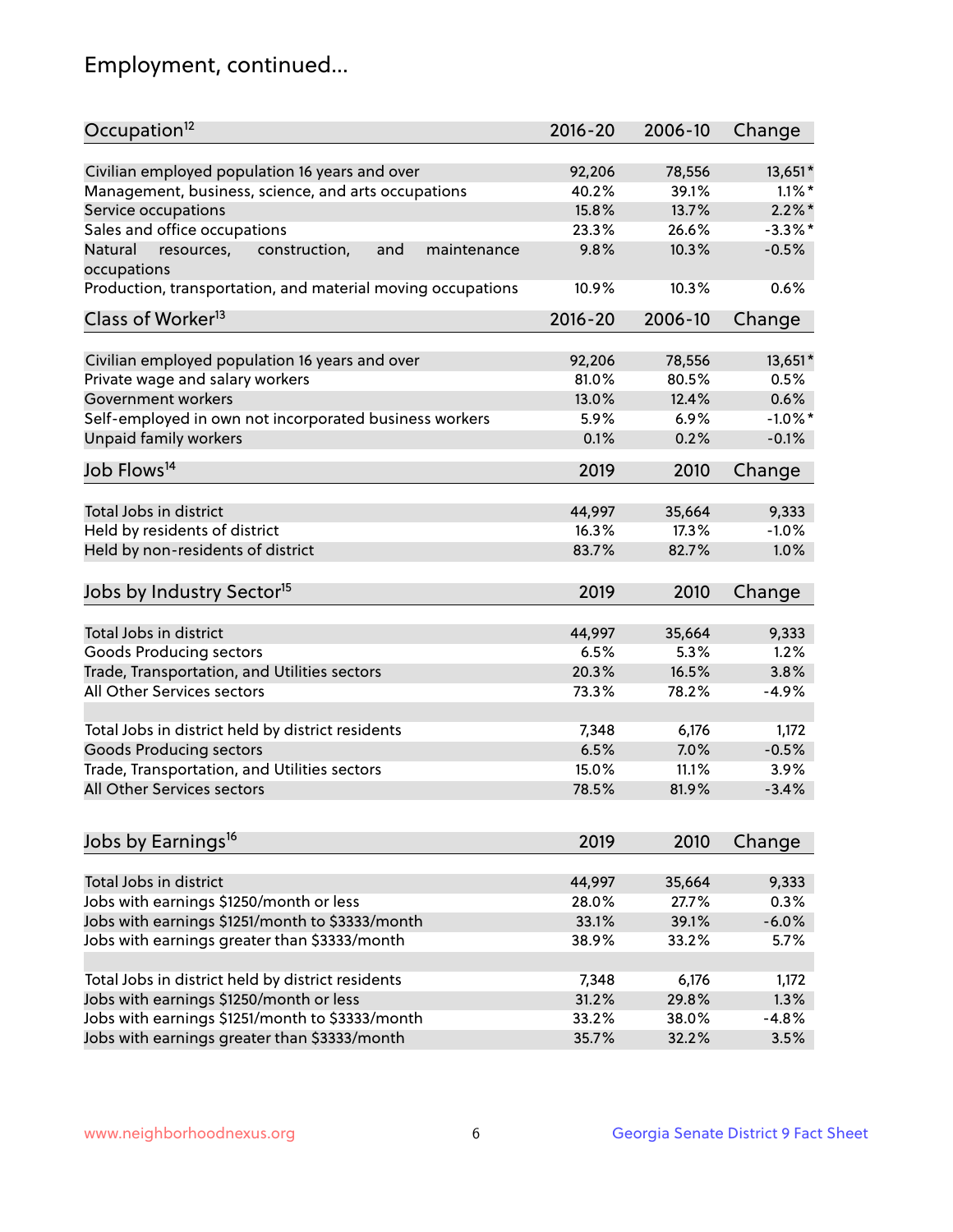## Employment, continued...

| Change  |
|---------|
|         |
| 9,333   |
| 1.8%    |
| $-6.5%$ |
| 4.7%    |
|         |
| 1,172   |
| 3.5%    |
| $-7.1%$ |
| 3.6%    |
|         |

#### Education

| School Enrollment <sup>18</sup>                | $2016 - 20$ | 2006-10 | Change     |
|------------------------------------------------|-------------|---------|------------|
|                                                |             |         |            |
| Population 3 years and over enrolled in school | 55,463      | 47,549  | $7,914*$   |
| Nursery school, preschool                      | 4.5%        | 7.5%    | $-3.1\%$ * |
| Kindergarten                                   | 6.2%        | 5.0%    | $1.1\%$ *  |
| Elementary school (grades 1-8)                 | 41.9%       | 43.6%   | $-1.6%$    |
| High school (grades 9-12)                      | 22.5%       | 23.5%   | $-0.9\%$   |
| College or graduate school                     | 24.9%       | 20.4%   | $4.5%$ *   |
| Educational Attainment <sup>19</sup>           | $2016 - 20$ | 2006-10 | Change     |
|                                                |             |         |            |
| Population 25 years and over                   | 118,035     | 99,034  | 19,001*    |
| Less than 9th grade                            | 6.5%        | 5.8%    | 0.7%       |
| 9th to 12th grade, no diploma                  | 6.3%        | 6.4%    | $-0.1%$    |
| High school graduate (includes equivalency)    | 22.0%       | 23.3%   | $-1.3\%$   |
| Some college, no degree                        | 18.4%       | 20.7%   | $-2.2%$    |
| Associate's degree                             | 9.3%        | 8.2%    | $1.1\%$ *  |
| Bachelor's degree                              | 23.9%       | 24.1%   | $-0.2%$    |
| Graduate or professional degree                | 13.7%       | 11.6%   | $2.0\%$ *  |
|                                                |             |         |            |
| Percent high school graduate or higher         | 87.3%       | 87.9%   | $-0.6%$    |
| Percent bachelor's degree or higher            | 37.5%       | 35.7%   | $1.8\%$ *  |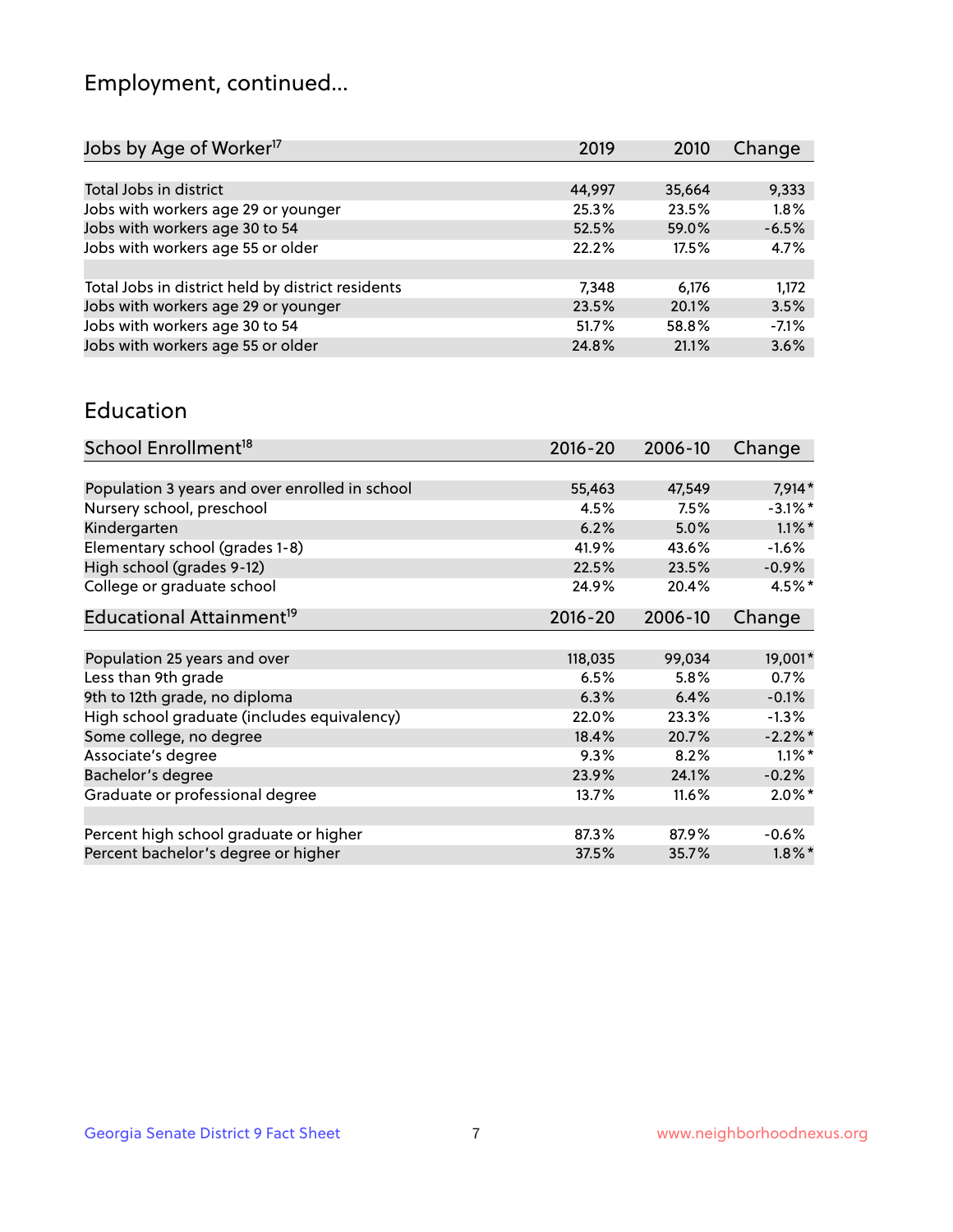## Housing

| Households by Type <sup>20</sup>                     | 2016-20     | 2006-10 | Change     |
|------------------------------------------------------|-------------|---------|------------|
|                                                      |             |         |            |
| <b>Total households</b>                              | 57,759      | 51,699  | $6,060*$   |
| Family households (families)                         | 77.8%       | 77.5%   | 0.3%       |
| With own children under 18 years                     | 38.1%       | 42.7%   | $-4.6\%$ * |
| Married-couple family                                | 59.6%       | 61.3%   | $-1.7%$    |
| With own children of the householder under 18 years  | 29.1%       | 32.9%   | $-3.9\%$ * |
| Male householder, no wife present, family            | 5.5%        | 4.7%    | 0.7%       |
| With own children of the householder under 18 years  | 2.4%        | 2.4%    | $-0.0%$    |
| Female householder, no husband present, family       | 12.7%       | 11.5%   | 1.3%       |
| With own children of the householder under 18 years  | 6.7%        | 7.4%    | $-0.7%$    |
| Nonfamily households                                 | 22.2%       | 22.5%   | $-0.3%$    |
| Householder living alone                             | 18.7%       | 18.1%   | 0.6%       |
| 65 years and over                                    | 7.3%        | 4.6%    | $2.8\%$ *  |
|                                                      |             |         |            |
| Households with one or more people under 18 years    | 42.3%       | 46.2%   | $-3.9\%$ * |
| Households with one or more people 65 years and over | 25.2%       | 15.7%   | $9.5%$ *   |
|                                                      |             |         |            |
| Average household size                               | 3.19        | 3.05    | $0.15*$    |
| Average family size                                  | 3.64        | 3.46    | $0.17*$    |
|                                                      | 2016-20     | 2006-10 |            |
| Housing Occupancy <sup>21</sup>                      |             |         | Change     |
| Total housing units                                  | 60,135      | 56,044  | 4,091*     |
| Occupied housing units                               | 96.0%       | 92.2%   | $3.8\%$ *  |
| Vacant housing units                                 | 4.0%        | 7.8%    | $-3.8\%$ * |
|                                                      |             |         |            |
| Homeowner vacancy rate                               | 1.4         | 3.2     | $-1.9*$    |
| Rental vacancy rate                                  | 3.9         | 7.9     | $-4.0$     |
|                                                      |             |         |            |
| Units in Structure <sup>22</sup>                     | $2016 - 20$ | 2006-10 | Change     |
|                                                      |             |         |            |
| Total housing units                                  | 60,135      | 56,044  | 4,091*     |
| 1-unit, detached                                     | 83.7%       | 83.2%   | 0.5%       |
| 1-unit, attached                                     | 4.4%        | 4.0%    | 0.4%       |
| 2 units                                              | 2.3%        | 1.3%    | 1.0%       |
| 3 or 4 units                                         | 1.0%        | 0.9%    | 0.1%       |
| 5 to 9 units                                         | 1.2%        | 1.3%    | $-0.1%$    |
| 10 to 19 units                                       | 3.1%        | 3.8%    | $-0.7%$    |
| 20 or more units                                     | 3.3%        | 4.0%    | $-0.6%$    |
| Mobile home                                          | 1.0%        | 1.5%    | $-0.5%$    |
| Boat, RV, van, etc.                                  | 0.0%        | 0.0%    | 0.0%       |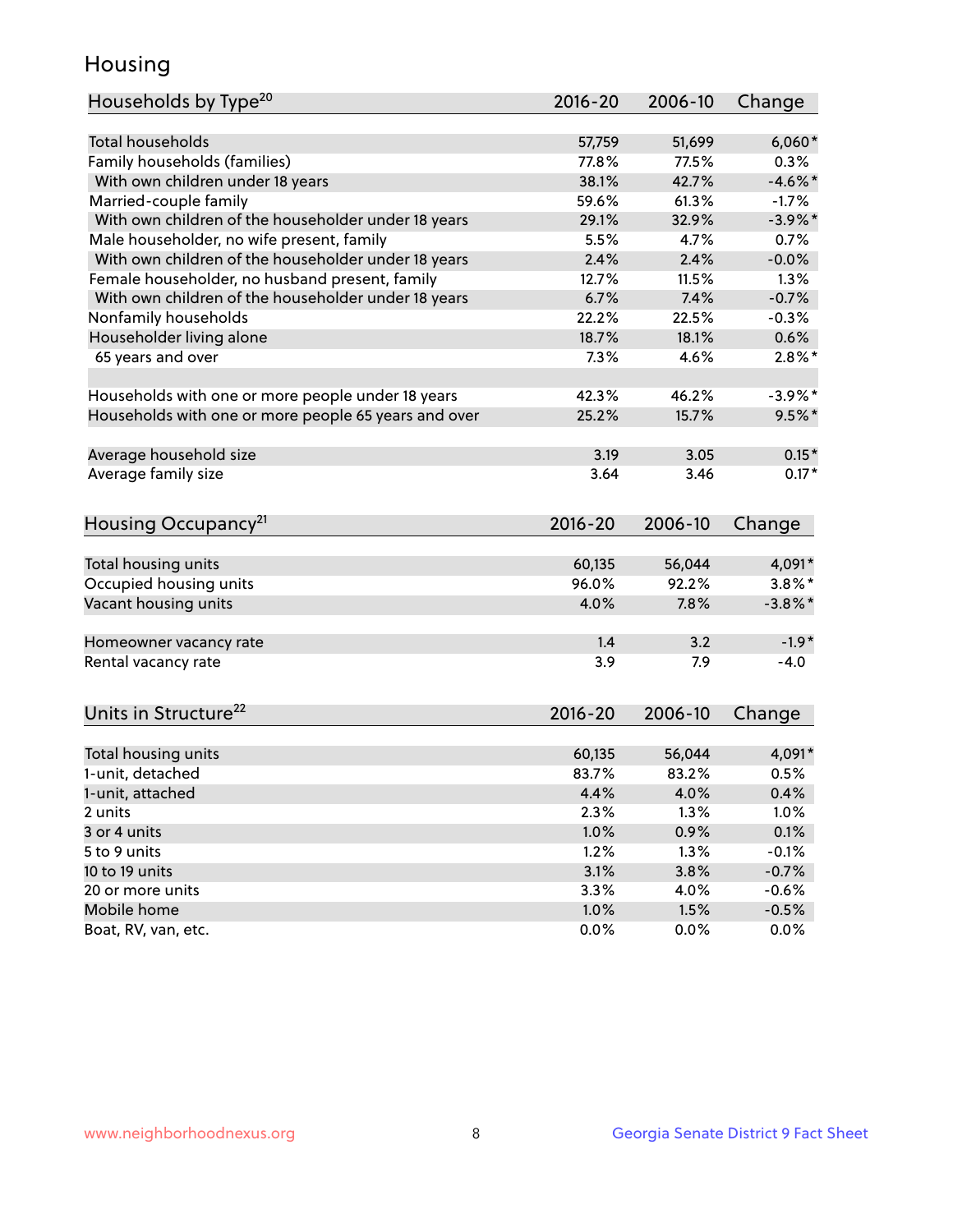## Housing, Continued...

| Year Structure Built <sup>23</sup>             | 2016-20     | 2006-10 | Change      |
|------------------------------------------------|-------------|---------|-------------|
| Total housing units                            | 60,135      | 56,044  | 4,091*      |
| Built 2014 or later                            | 3.9%        | (X)     | (X)         |
| Built 2010 to 2013                             | 2.0%        | (X)     | (X)         |
| Built 2000 to 2009                             | 24.4%       | 27.8%   | $-3.4\%$ *  |
| Built 1990 to 1999                             | 25.8%       | 25.4%   | 0.4%        |
| Built 1980 to 1989                             | 23.7%       | 23.5%   | 0.2%        |
| Built 1970 to 1979                             | 16.4%       | 17.7%   | $-1.3%$     |
| Built 1960 to 1969                             | 2.7%        | 4.1%    | $-1.4%$ *   |
| Built 1950 to 1959                             | 0.5%        | 0.8%    | $-0.3%$     |
| Built 1940 to 1949                             | 0.4%        | 0.4%    | $-0.1%$     |
| Built 1939 or earlier                          | 0.2%        | 0.3%    | $-0.1%$     |
|                                                |             |         |             |
| Housing Tenure <sup>24</sup>                   | $2016 - 20$ | 2006-10 | Change      |
| Occupied housing units                         | 57,759      | 51,699  | $6,060*$    |
| Owner-occupied                                 | 76.4%       | 80.0%   | $-3.7\%$ *  |
| Renter-occupied                                | 23.6%       | 20.0%   | $3.7\%$ *   |
| Average household size of owner-occupied unit  | 3.21        | 3.07    | $0.14*$     |
| Average household size of renter-occupied unit | 3.15        | 2.96    | 0.19        |
| Residence 1 Year Ago <sup>25</sup>             | $2016 - 20$ | 2006-10 | Change      |
| Population 1 year and over                     | 182,838     | 155,793 | 27,046*     |
| Same house                                     | 89.2%       | 85.4%   | $3.8\%$ *   |
| Different house in the U.S.                    | 10.4%       | 14.0%   | $-3.6\%$ *  |
| Same county                                    | 5.4%        | 7.9%    | $-2.6\%$ *  |
| Different county                               | 5.0%        | 6.1%    | $-1.1%$     |
| Same state                                     | 2.2%        | 3.1%    | $-0.9%$ *   |
| Different state                                | 2.8%        | 3.0%    | $-0.2%$     |
| Abroad                                         | 0.4%        | 0.6%    | $-0.1%$     |
|                                                |             |         |             |
| Value of Housing Unit <sup>26</sup>            | $2016 - 20$ | 2006-10 | Change      |
| Owner-occupied units                           | 44,111      | 41,372  | $2,739*$    |
| Less than \$50,000                             | 2.1%        | 1.9%    | 0.2%        |
| \$50,000 to \$99,999                           | 1.6%        | 2.4%    | $-0.8%$     |
| \$100,000 to \$149,999                         | 9.4%        | 16.6%   | $-7.2%$ *   |
| \$150,000 to \$199,999                         | 21.6%       | 31.4%   | $-9.7\%$ *  |
| \$200,000 to \$299,999                         | 36.6%       | 30.6%   | $6.1\%$ *   |
| \$300,000 to \$499,999                         | 25.0%       | 14.4%   | 10.6%*      |
| \$500,000 to \$999,999                         | 3.3%        | 2.6%    | 0.8%        |
| \$1,000,000 or more                            | 0.3%        | 0.2%    | 0.1%        |
| Median (dollars)                               | 237,362     | 195,822 | 41,540*     |
| Mortgage Status <sup>27</sup>                  | $2016 - 20$ | 2006-10 | Change      |
| Owner-occupied units                           | 44,111      | 41,372  | $2,739*$    |
| Housing units with a mortgage                  | 71.9%       | 83.9%   | $-12.0\%$ * |
| Housing units without a mortgage               | 28.1%       | 16.1%   | 12.0%*      |
|                                                |             |         |             |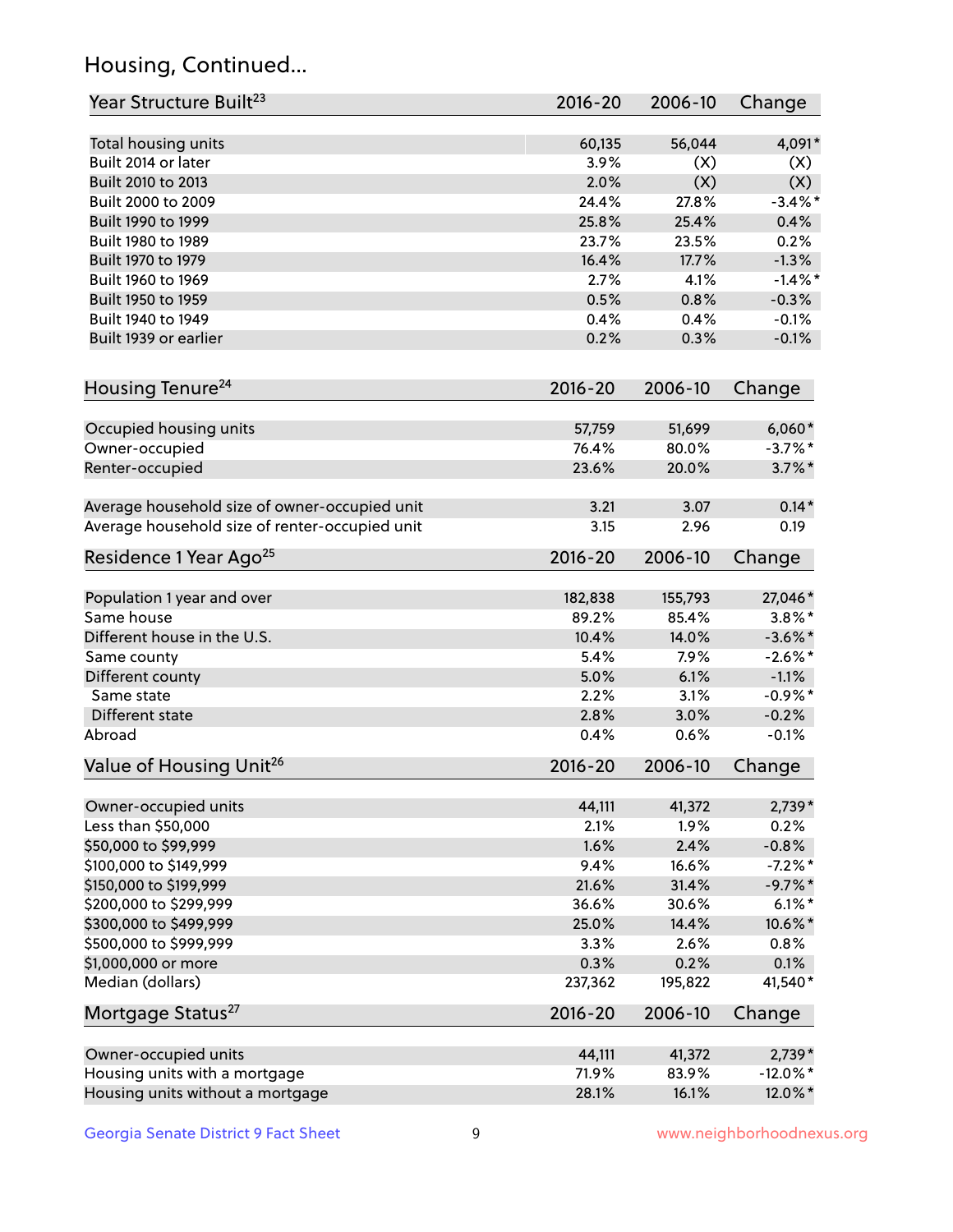## Housing, Continued...

| Selected Monthly Owner Costs <sup>28</sup>                                            | $2016 - 20$ | 2006-10 | Change       |
|---------------------------------------------------------------------------------------|-------------|---------|--------------|
| Housing units with a mortgage                                                         | 31,733      | 34,722  | $-2,989*$    |
| Less than \$300                                                                       | 0.0%        | 0.1%    | $-0.0%$      |
| \$300 to \$499                                                                        | 0.3%        | 0.4%    | $-0.1%$      |
| \$500 to \$999                                                                        | 8.1%        | 8.6%    | $-0.4%$      |
| \$1,000 to \$1,499                                                                    | 31.9%       | 31.4%   | 0.6%         |
| \$1,500 to \$1,999                                                                    | 31.8%       | 31.9%   | $-0.1%$      |
| \$2,000 to \$2,999                                                                    | 23.5%       | 22.3%   | 1.2%         |
| \$3,000 or more                                                                       | 4.3%        | 5.4%    | $-1.1%$      |
| Median (dollars)                                                                      | 1,651       | 1,650   | $\mathbf{1}$ |
| Housing units without a mortgage                                                      | 12,378      | 6,650   | $5,728*$     |
| Less than \$150                                                                       | 0.9%        | 1.2%    | $-0.4%$      |
| \$150 to \$249                                                                        | 4.4%        | 7.3%    | $-3.0%$      |
| \$250 to \$349                                                                        | 12.6%       | 19.4%   | $-6.8\%$ *   |
| \$350 to \$499                                                                        | 27.6%       | 35.9%   | $-8.3\%$ *   |
| \$500 to \$699                                                                        | 32.0%       | 22.7%   | $9.2\%$ *    |
| \$700 or more                                                                         | 22.5%       | 13.4%   | $9.1\%$ *    |
| Median (dollars)                                                                      | 523         | 442     | $81*$        |
| Selected Monthly Owner Costs as a Percentage of<br>Household Income <sup>29</sup>     | $2016 - 20$ | 2006-10 | Change       |
| Housing units with a mortgage (excluding units where<br>SMOCAPI cannot be computed)   | 31,483      | 34,617  | $-3,134*$    |
| Less than 20.0 percent                                                                | 47.5%       | 32.6%   | 14.9%*       |
| 20.0 to 24.9 percent                                                                  | 16.5%       | 17.0%   | $-0.5%$      |
| 25.0 to 29.9 percent                                                                  | 8.3%        | 12.3%   | $-4.0\%$ *   |
| 30.0 to 34.9 percent                                                                  | 5.4%        | 8.3%    | $-2.9\%$ *   |
| 35.0 percent or more                                                                  | 22.2%       | 29.7%   | $-7.5%$ *    |
| Not computed                                                                          | 250         | 105     | 145          |
| Housing unit without a mortgage (excluding units where<br>SMOCAPI cannot be computed) | 12,303      | 6,573   | 5,730*       |
| Less than 10.0 percent                                                                | 58.8%       | 50.1%   | 8.7%         |
| 10.0 to 14.9 percent                                                                  | 16.3%       | 22.4%   | $-6.1%$      |
| 15.0 to 19.9 percent                                                                  | 8.8%        | 10.0%   | $-1.2%$      |
| 20.0 to 24.9 percent                                                                  | 3.5%        | 4.8%    | $-1.3%$      |
| 25.0 to 29.9 percent                                                                  | 3.5%        | 3.4%    | 0.0%         |
| 30.0 to 34.9 percent                                                                  | 3.6%        | 2.8%    | 0.8%         |
| 35.0 percent or more                                                                  | 5.5%        | 6.5%    | $-1.0%$      |
| Not computed                                                                          | 75          | 77      | $-2$         |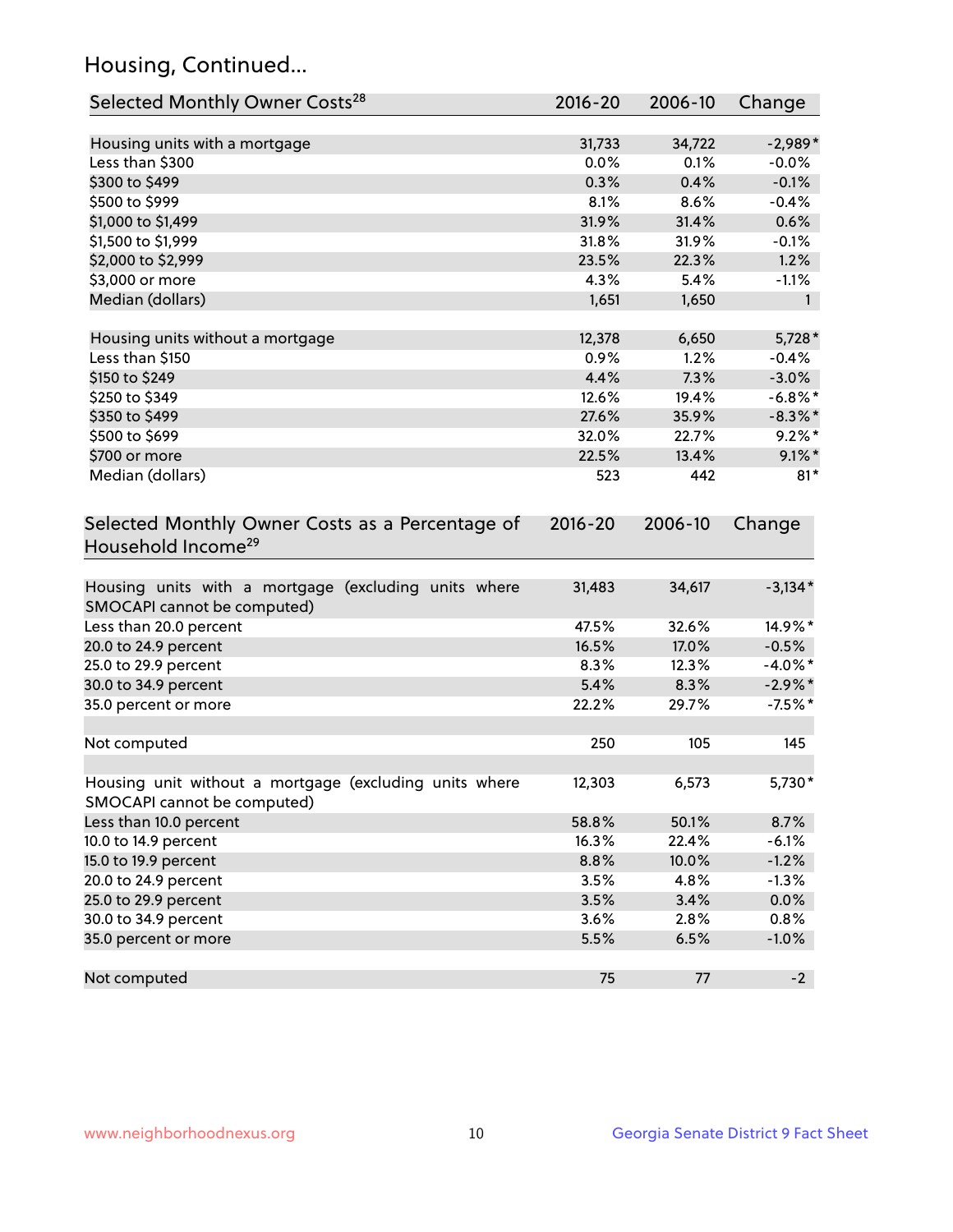## Housing, Continued...

| Gross Rent <sup>30</sup>                                                       | 2016-20     | 2006-10 | Change      |
|--------------------------------------------------------------------------------|-------------|---------|-------------|
|                                                                                |             |         |             |
| Occupied units paying rent                                                     | 12,884      | 9,944   | 2,940*      |
| Less than \$200                                                                | 0.1%        | 0.6%    | $-0.6%$     |
| \$200 to \$499                                                                 | 2.6%        | 5.8%    | $-3.2%$     |
| \$500 to \$749                                                                 | $2.6\%$     | 15.4%   | $-12.8%$    |
| \$750 to \$999                                                                 | 15.6%       | 35.7%   | $-20.0\%$ * |
| \$1,000 to \$1,499                                                             | 46.4%       | 30.4%   | 15.9%*      |
| \$1,500 to \$1,999                                                             | 24.7%       | 10.1%   | 14.6%*      |
| \$2,000 or more                                                                | 8.1%        | 2.0%    | 6.1%        |
| Median (dollars)                                                               | 1,304       | 1,148   | $157*$      |
|                                                                                |             |         |             |
| No rent paid                                                                   | 764         | 383     | 381         |
|                                                                                |             |         |             |
| Gross Rent as a Percentage of Household Income <sup>31</sup>                   | $2016 - 20$ | 2006-10 | Change      |
|                                                                                |             |         |             |
| Occupied units paying rent (excluding units where GRAPI<br>cannot he computed) | 12,639      | 9,828   | $2,811*$    |

| cannot be computed)    |       |          |         |
|------------------------|-------|----------|---------|
| Less than 15.0 percent | 9.4%  | 6.6%     | $2.8\%$ |
| 15.0 to 19.9 percent   | 14.0% | 11.4%    | 2.6%    |
| 20.0 to 24.9 percent   | 11.5% | $14.8\%$ | $-3.3%$ |
| 25.0 to 29.9 percent   | 10.2% | 11.1%    | $-0.8%$ |
| 30.0 to 34.9 percent   | 9.1%  | 11.4%    | $-2.4%$ |
| 35.0 percent or more   | 45.8% | 44.7%    | 1.1%    |
|                        |       |          |         |
| Not computed           | 1,009 | 499      | $510*$  |

## Transportation

| Commuting to Work <sup>32</sup>           | 2016-20  | 2006-10 | Change     |
|-------------------------------------------|----------|---------|------------|
|                                           |          |         |            |
| Workers 16 years and over                 | 88,860   | 76,684  | 12,176 *   |
| Car, truck, or van - drove alone          | 76.8%    | 78.5%   | $-1.8\%$ * |
| Car, truck, or van - carpooled            | $10.7\%$ | 12.4%   | $-1.7\%$ * |
| Public transportation (excluding taxicab) | 0.8%     | $1.0\%$ | $-0.2%$    |
| Walked                                    | 0.8%     | 0.6%    | 0.3%       |
| Other means                               | $1.3\%$  | 2.4%    | $-1.1\%$ * |
| Worked at home                            | 9.6%     | 5.1%    | 4.5%*      |
|                                           |          |         |            |
| Mean travel time to work (minutes)        | 35.5     | 33.1    | $2.4*$     |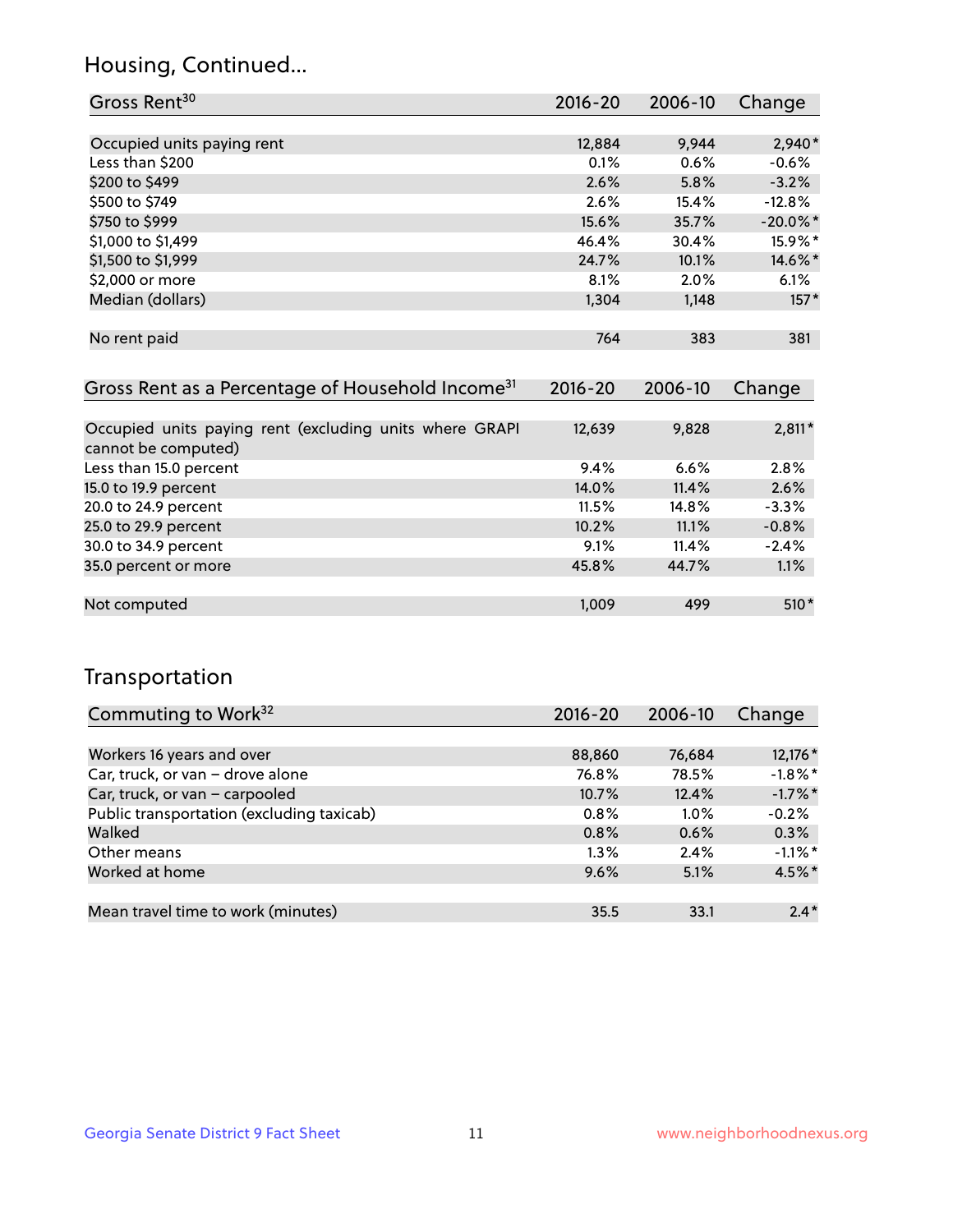## Transportation, Continued...

| Vehicles Available <sup>33</sup> | $2016 - 20$ | $2006 - 10$ | Change     |
|----------------------------------|-------------|-------------|------------|
|                                  |             |             |            |
| Occupied housing units           | 57,759      | 51,699      | $6,060*$   |
| No vehicles available            | 3.1%        | 2.9%        | 0.2%       |
| 1 vehicle available              | 23.8%       | 24.7%       | $-1.0%$    |
| 2 vehicles available             | 42.9%       | 45.2%       | $-2.3\%$ * |
| 3 or more vehicles available     | 30.2%       | 27.1%       | $3.1\%$ *  |

#### Health

| Health Insurance coverage <sup>34</sup>                 | 2016-20 |
|---------------------------------------------------------|---------|
|                                                         |         |
| Civilian Noninstitutionalized Population                | 184,624 |
| With health insurance coverage                          | 85.8%   |
| With private health insurance coverage                  | 67.9%   |
| With public health coverage                             | 26.1%   |
| No health insurance coverage                            | 14.2%   |
| Civilian Noninstitutionalized Population Under 19 years | 52,052  |
| No health insurance coverage                            | 10.2%   |
| Civilian Noninstitutionalized Population 19 to 64 years | 111,721 |
| In labor force:                                         | 89,543  |
| Employed:                                               | 86,102  |
| With health insurance coverage                          | 83.7%   |
| With private health insurance coverage                  | 80.9%   |
| With public coverage                                    | 5.0%    |
| No health insurance coverage                            | 16.3%   |
| Unemployed:                                             | 3,441   |
| With health insurance coverage                          | 66.3%   |
| With private health insurance coverage                  | 49.9%   |
| With public coverage                                    | 16.4%   |
| No health insurance coverage                            | 33.7%   |
| Not in labor force:                                     | 22,178  |
| With health insurance coverage                          | 75.9%   |
| With private health insurance coverage                  | 60.3%   |
| With public coverage                                    | 23.3%   |
| No health insurance coverage                            | 24.1%   |